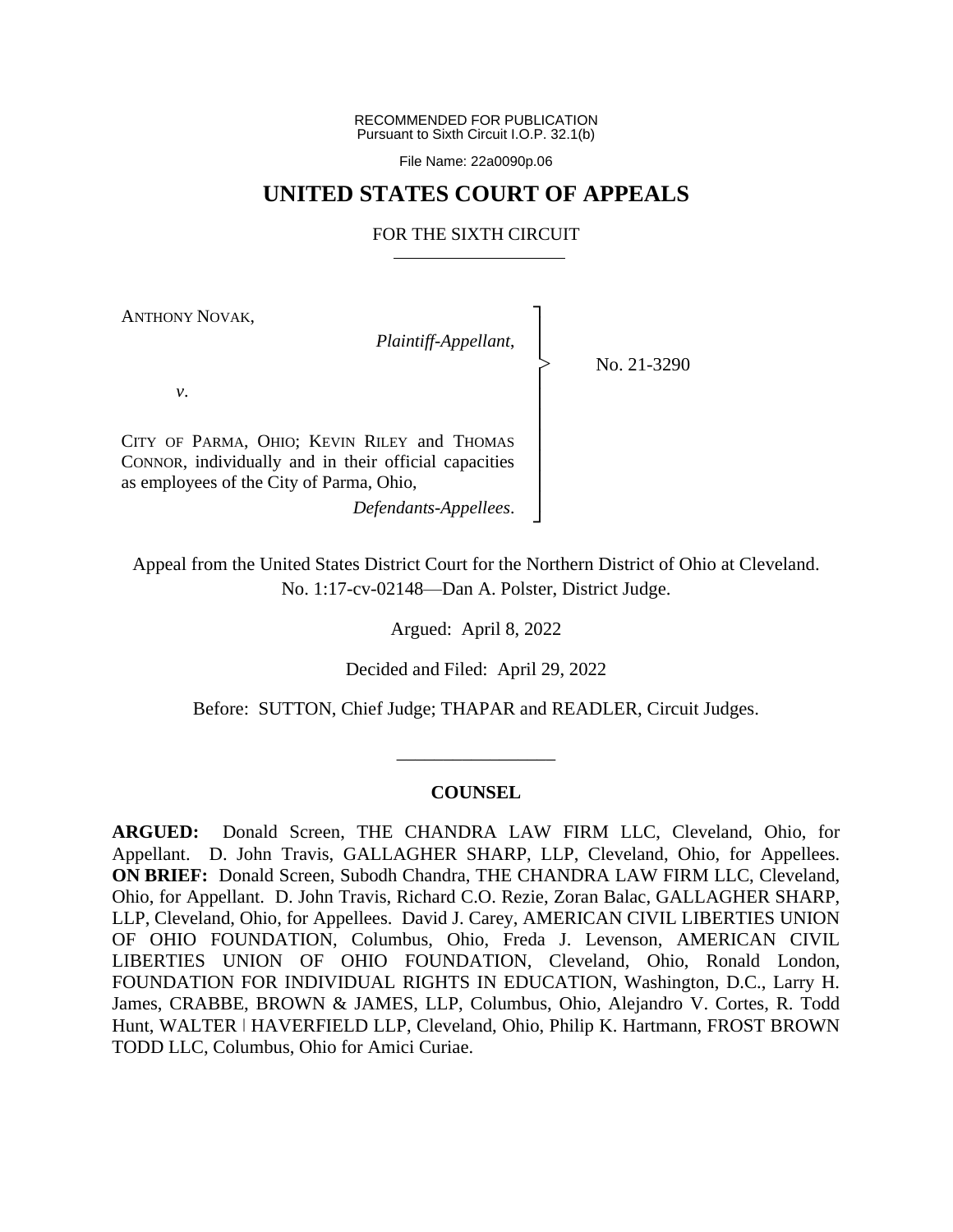# **OPINION** \_\_\_\_\_\_\_\_\_\_\_\_\_\_\_\_\_

\_\_\_\_\_\_\_\_\_\_\_\_\_\_\_\_\_

THAPAR, Circuit Judge. Anthony Novak thought it would be funny to create a Facebook page that looked like the Parma Police Department's. The Department was not amused. In fact, officers arrested Novak and prosecutors charged him with a state crime. Novak was acquitted at trial, and he now argues his constitutional rights were violated in the ordeal. But because the officers reasonably believed they were acting within the law, Novak can't recover.

I.

According to Anthony Novak, he created "The City of Parma Police Department" Facebook account—a knockoff of the Department's real page—to exercise his "fundamental American right" of "[m]ocking our government officials." R. 6, Pg. ID 1238. And mock them he did. In less than a day, he published half-a-dozen posts "advertising" the Department's efforts, including free abortions in a police van and a "Pedophile Reform event" featuring a "No means no" learning station. The page spread around Facebook. Some readers praised its comedy. Others criticized the page or called out that it was fake. (He deleted their comments.) And still others (nearly a dozen, in total) felt it necessary to call the police station. A few asked if the page was real. The rest expressed confusion or alerted the police to the fake page.

Once the Department heard about the page, it sprang into action. First, officers verified that the official page hadn't been hacked. Then, they posted a notice on the Department's actual page, confirming that it was the official account and warning that the fake page was "being investigated." R. 123-9, Pg. ID 24596. Novak then copied that post onto his knockoff page allegedly "[t]o deepen his satire." R. 6, Pg. ID 1259.

Then-Lieutenant Kevin Riley tasked Detective Thomas Connor with figuring out who ran the knockoff page. Connor sent a letter to Facebook, asking the company to preserve all records related to the account and take down the page. Riley issued a press release and appeared on the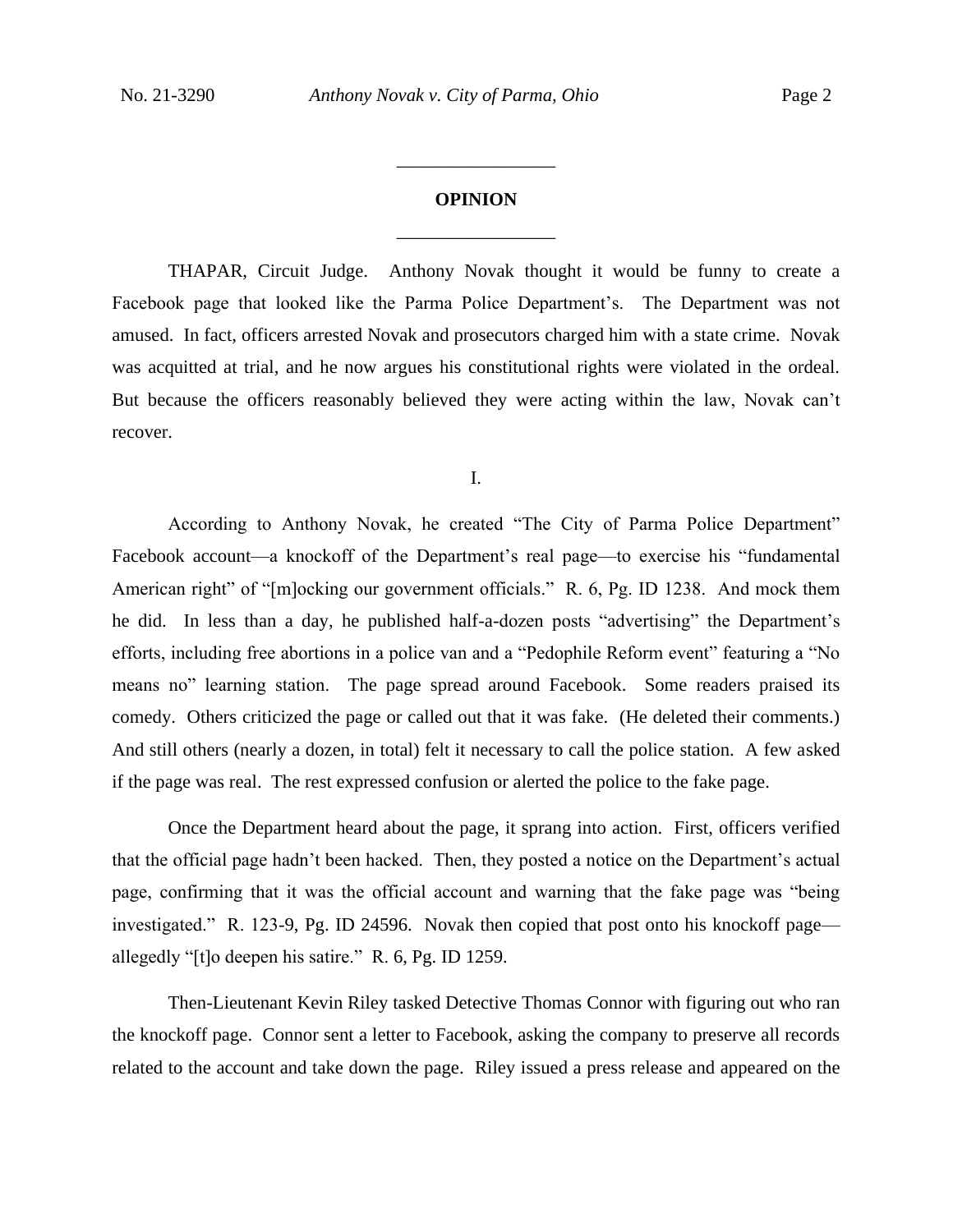nightly news, announcing an investigation and warning the public about the fake page. Novak worried he'd get in trouble for the page—took it down.

Yet the officers continued their investigation. Connor eventually got a search warrant for Facebook, and he discovered that Novak was the page's author. Unsure what sort of case they had, Riley and Connor sought advice from Parma's Law Director, Timothy Dobeck. Dobeck concluded they had probable cause and could seek two more warrants: an arrest warrant from Magistrate Judge Edward Fink and a search warrant from Judge Deanna O'Donnell. The grounds? An Ohio law that makes it illegal to use a computer to disrupt or impair police functions. Ohio Rev. Code § 2909.04(B). Both judges found there was probable cause and issued the warrants.

With warrants in hand, the officers arrested Novak, searched his apartment, and seized his phone and laptop. He spent four days in jail before he made bond. Then prosecutors presented the case to a grand jury, which indicted him for disrupting police functions. But a jury later acquitted him. And after his acquittal, Novak brought dozens of claims against Riley, Connor, and the City of Parma. In a prior appeal, we granted qualified immunity to the officers on some claims. *Novak v. City of Parma*, 932 F.3d 421 (6th Cir. 2019). Now, Novak appeals the district court's grant of summary judgment to the defendants on the remaining claims.

#### II.

We review the district court's grant of summary judgment de novo. *Yates v. City of Cleveland*, 941 F.2d 444, 446 (6th Cir. 1991). Since Novak brings numerous interrelated claims, we review them in four groups. We begin with his claims against the officers under 42 U.S.C. § 1983. Second, we tackle his municipal-liability claims against the City of Parma. Third, we consider Novak's state-law claims. And last, two miscellaneous claims.

#### A. Section 1983 Officer-Liability Claims

Novak brings several section 1983 claims against Lieutenant Riley and Detective Connor. He alleges First Amendment retaliation, Fourth Amendment violations, and First Amendment prior restraint. We address each in turn.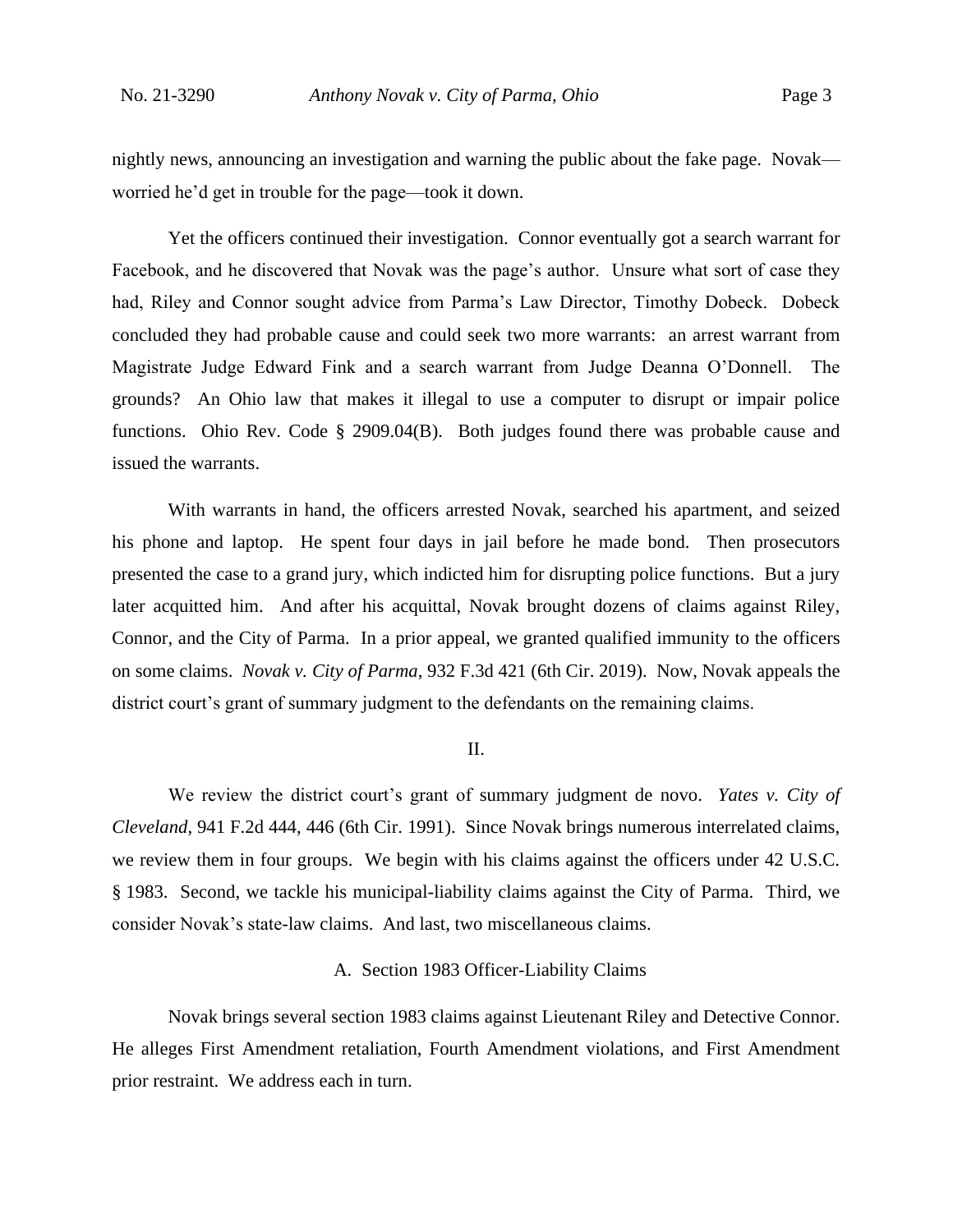#### 1. Retaliation

Novak's first set of claims alleges that the police officers retaliated against him in violation of the First Amendment. For their part, the officers contend they are entitled to qualified immunity.

Qualified immunity protects state officers against section 1983 claims unless (1) "they violated a federal statutory or constitutional right, and (2) the unlawfulness of their conduct was clearly established at the time" of the offense. *District of Columbia v. Wesby*, 138 S. Ct. 577, 589 (2018) (cleaned up). And the burden lies with the plaintiff to show each prong. *Rivas-Villegas v. Cortesluna*, 142 S. Ct. 4, 8 (2021) (per curiam); *Cunningham v. Shelby County*, 994 F.3d 761, 764–65 (6th Cir. 2021).

To meet his burden, Novak argues that Riley and Connor violated his clearly established right to be free from retaliatory arrest. He suggests the arrest was retaliatory because the officers based it on his Facebook page—which he argues is parody protected under the First Amendment. But there's no recognized right to be free from a retaliatory arrest that is supported by probable cause. *See Reichle v. Howards*, 566 U.S. 658, 663 (2012). So to prevail on his claim, Novak must show it was clearly established that the officers lacked probable cause to arrest him. Because he hasn't done so, the officers are entitled to qualified immunity.

Start with the basics. For probable cause to exist, "the facts and circumstances known to the officer" must be sufficient to lead a "prudent man" to believe an offense has been committed. *Logsdon v. Hains*, 492 F.3d 334, 341 (6th Cir. 2007) (citation omitted). So here, we look to whether a reasonable officer would believe each element of Ohio's disruption statute was met. Specifically, that Novak (1) used the computer or Internet (2) to "disrupt" or "interrupt" police operations and (3) did so knowingly. *See* Ohio Rev. Code § 2909.04(B).

No one contests that Novak used a computer and the Internet to create his knockoff page. And the officers believed that Novak's page had "disrupted" their operations. They knew the call center had received multiple calls about the page, and the statute imposes no lower bound on how much disruption is required. So the officers could reasonably believe that the calls constituted a disruption. As to the knowledge element, the officers were permitted to rely on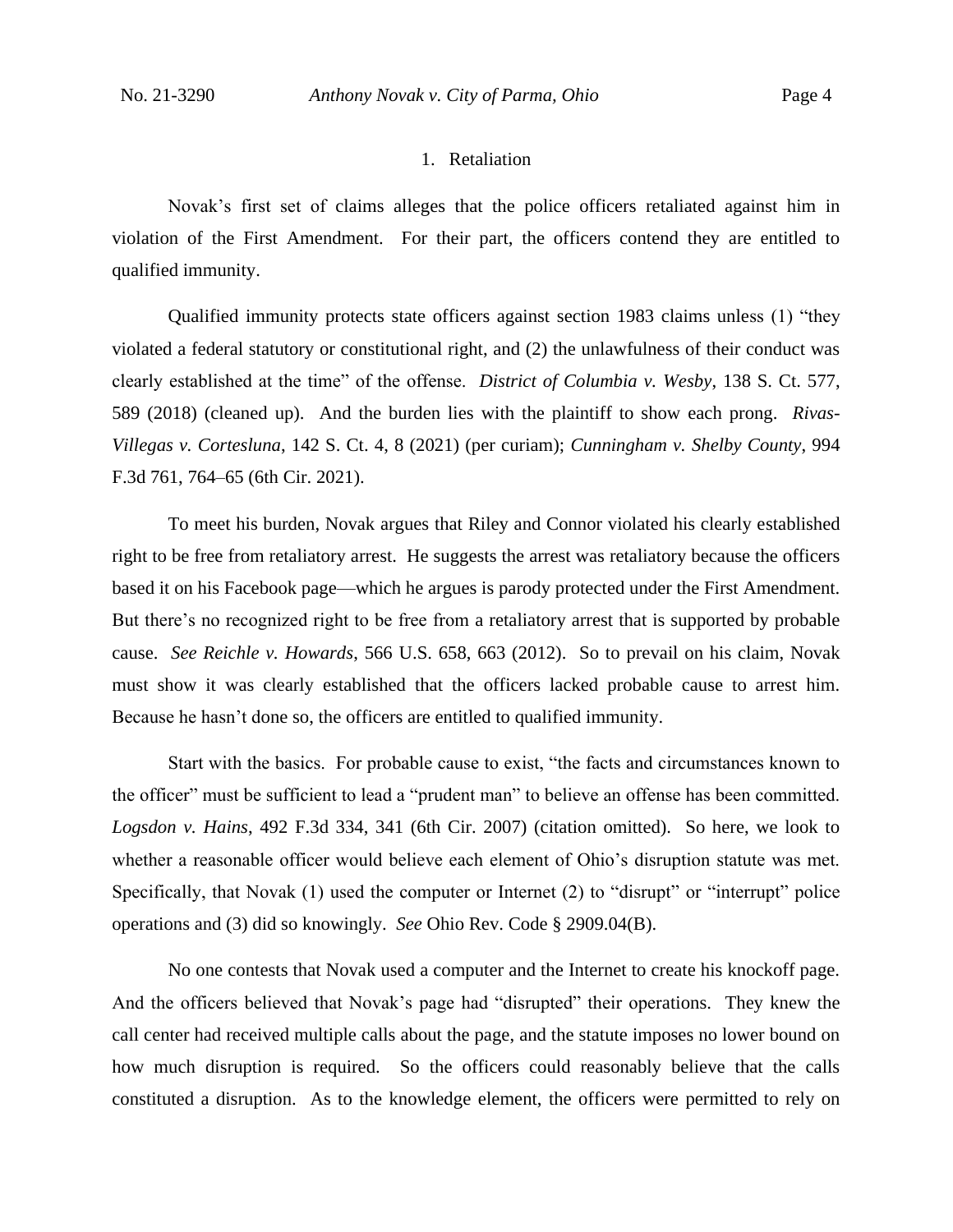inferences. *See United States v. Tagg*, 886 F.3d 579, 587 (6th Cir. 2018). Here, the officers inferred that Novak knew he was disrupting operations from his decisions to repost the Department's warning post on his own page and to delete comments that explained the page was fake.

But there's a catch: "[P]rotected speech cannot serve as the basis" for probable cause. *Leonard v. Robinson*, 477 F.3d 347, 358 (6th Cir. 2007) (citing *Sandul v. Larion*, 119 F.3d 1250, 1256 (6th Cir. 1997)). While protected speech can be evidence that a speaker committed a separate crime, the First Amendment bars its use as the sole basis for probable cause. *See Reichle*, 566 U.S. at 668; *see also Nieves v. Bartlett*, 139 S. Ct. 1715, 1722, 1724 (2019); *Novak*, 932 F.3d at 431–32.

Take an example: Protest letters about the draft can support probable cause that the protester didn't intend to register, in violation of draft laws. *Wayte v. United States*, 470 U.S. 598, 612–13 (1985). There, the protected speech—the protest letters—is only *evidence* that the protester is engaging in unprotected conduct that itself constitutes a crime (refusing to register for the draft). The protest letters are not themselves the criminal conduct.

Novak argues that the officers' probable-cause determination is based solely on protected speech. Appellant's Br. 45; *see Novak*, 932 F.3d at 431 ("The sole basis for probable cause to arrest Novak was his speech."). Whether Novak's satirical posts were protected parody is a question of fact. *Novak*, 932 F.3d at 428. But Novak didn't just post fake event advertisements mocking the police department. He also modeled his page after the Department's, using the same profile picture. He deleted comments that let on his page wasn't the official one. And when the Department tried to clarify that Novak's page was imitating its own, he copied the official page's clarification post word for word.**<sup>1</sup>**

<sup>&</sup>lt;sup>1</sup>We recognize that our prior opinion in this case suggested that Novak's speech was the only source of probable cause for the officers. *See Novak*, 932 F.3d at 431. But we now review the question at summary judgment, where our review is no longer limited to Novak's complaint. And though Novak's Facebook activity and its consequences form the sole basis for probable cause (since he didn't do anything else, like hack into the Department's page), it's possible that not all of his Facebook activity was protected speech. While it's reasonable for Novak to argue that deleting comments and copying the Department's clarification post were speechspecifically, efforts to "deepen his satire," R. 6, Pg. ID 1259—it was similarly reasonable for the officers to view those activities as unprotected conduct.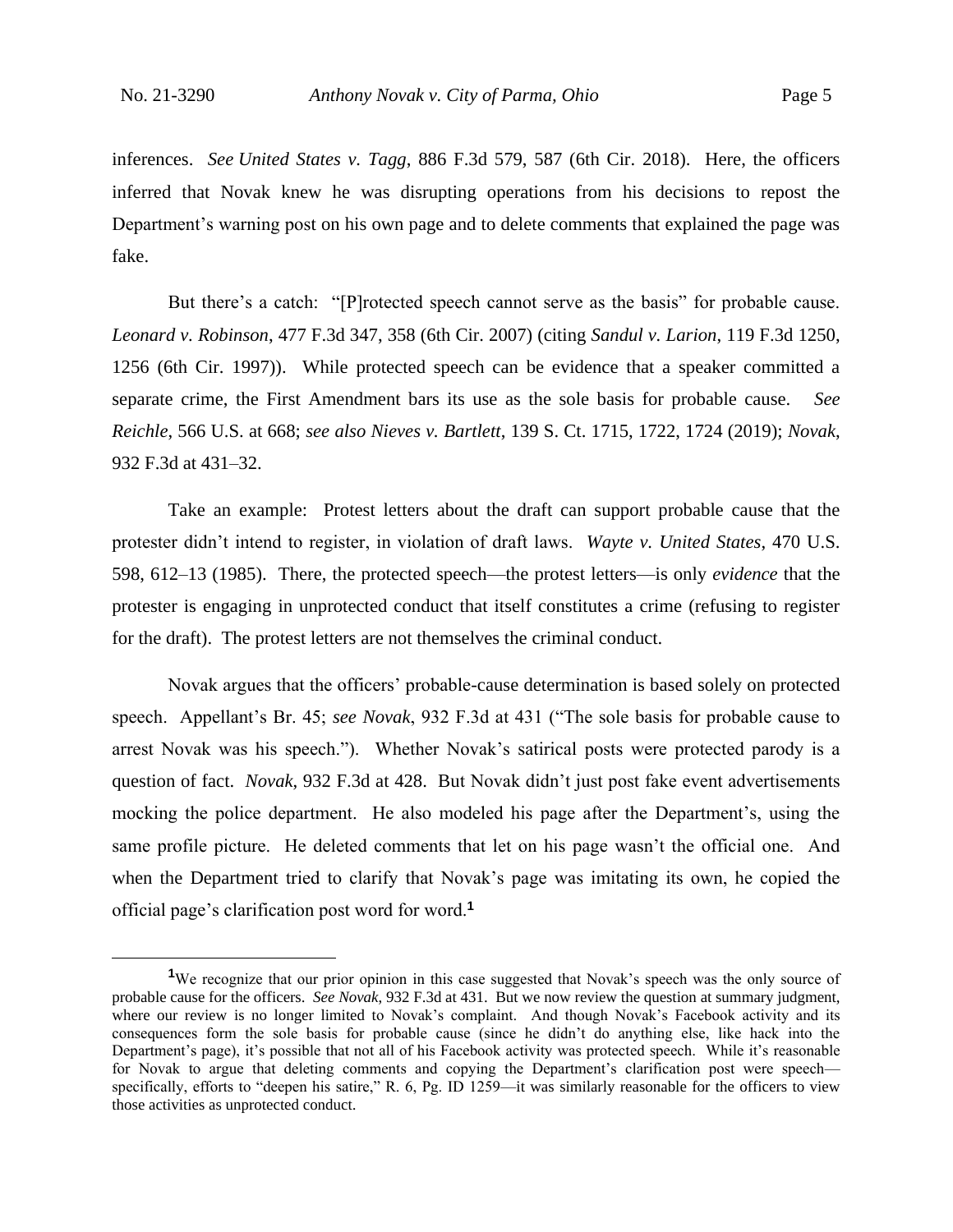Whether these actions—deleting comments that made clear the page was fake and reposting the Department's warning message—are protected speech is a difficult question. After all, impersonating the police is not protected speech. *See United States v. Alvarez*, 567 U.S. 709, 721 (2012); *see also id.* at 735 (Breyer, J., concurring); *id.* at 748 (Alito, J., dissenting); *United States v. Chappell*, 691 F.3d 388, 393–94 (4th Cir. 2012). And for good reason—one can easily imagine the mayhem that a scam IRS or State Department website could cause.**<sup>2</sup>**

But while probable cause here may be difficult, qualified immunity is not. That's because qualified immunity protects officers who "reasonably pick<sup>[]</sup> one side or the other" in a debate where judges could "reasonably disagree." *Citizens in Charge, Inc. v. Husted*, 810 F.3d 437, 443 (6th Cir. 2016). That's just what the officers did—they reasonably found probable cause in an unsettled case judges can debate. Indeed, Novak has not identified a case that clearly establishes deleting comments or copying the official warning is protected speech. So even with *Leonard*'s protected-speech rule on the books, the officers could reasonably believe that some of Novak's Facebook activity was not parody, not protected, and fair grounds for probable cause.

What's more, the officers had good reason to believe they had probable cause. Both the City's Law Director and the judges who issued the warrants agreed with them. Reassurance from no fewer than three other officials further supports finding that the officers "reasonably," even if "mistakenly," concluded that probable cause existed. *Wesby*, 138 S. Ct. at 591 (cleaned up). That's enough to shield Riley and Connor from liability.

Thus, the officers are entitled to qualified immunity on Novak's retaliation claims.

## 2. Fourth Amendment

The same analysis guides our consideration of Novak's Fourth Amendment claims.

*Search, Seizure, and Arrest.* Novak argues that the officers lacked probable cause for his arrest, the search of his apartment, and the seizure of his phone and laptop. Yet our precedent

<sup>&</sup>lt;sup>2</sup>Indeed, even if a savvy scammer interspersed his fake website with parody, the criminal law would prevail. Someone purporting to represent the State Department could end up on the hook for impersonating a government agency, if the fake site was a misleading copycat of the real one. And a hacker who replaced the IRS homepage with the tagline "No taxes due this year" could still be convicted based on his conduct—hacking into a government website.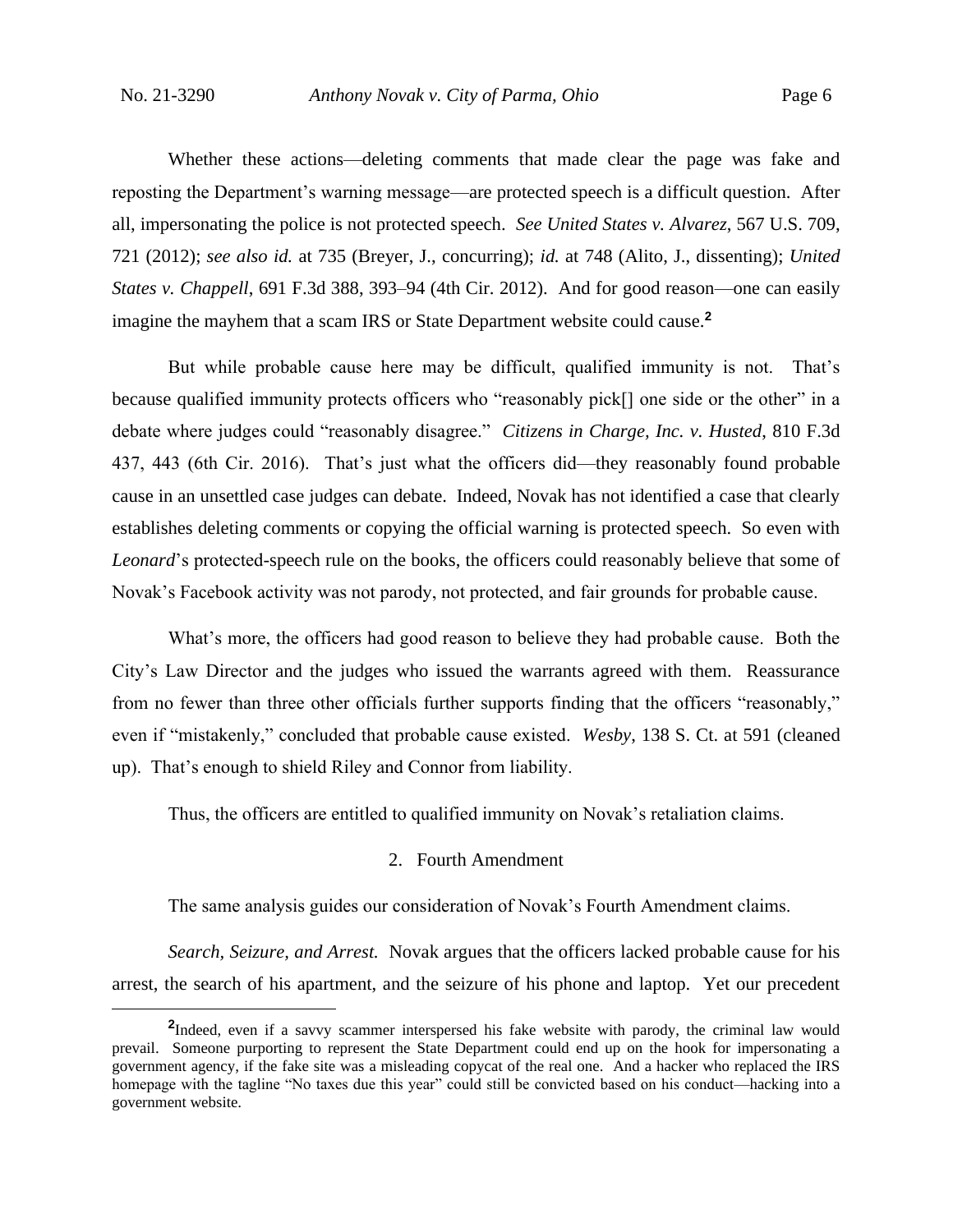offers a "complete defense" against these claims when officers relied on a magistrate judge's warrant. *Sykes v. Anderson*, 625 F.3d 294, 305 (6th Cir. 2010) (arrest); *see Tlapanco v. Elges*, 969 F.3d 638, 649 (6th Cir. 2020) (search and seizure). And here, the officers obtained warrants from Magistrate Judge Fink and Judge O'Donnell before committing these alleged violations.

But this defense has two exceptions. The first covers cases when an officer provides false information to obtain a warrant. *Sykes*, 625 F.3d at 305. To establish this defense, Novak must show that (1) the officers knowingly or recklessly made false statements or significant omissions; and (2) those "statements or omissions were material, or necessary, to the finding of probable cause." *Id.* (cleaned up).

Novak says that in seeking an arrest warrant from Magistrate Judge Fink, Connor offered false information (that people called thinking the page was real) and left out important context (that Novak's only act was speech, and that the page was a parody or joke). He argues that this negates the officers' warrant defense.**<sup>3</sup>**

Yet Novak doesn't show that Connor actually provided any false information or misrepresented the nature of the calls. He complains that Connor was inconsistent: Connor told Magistrate Judge Fink that "[p]eople believed [Novak's page] was real," yet later admitted in his deposition that none of the callers in fact thought that. R. 107-1, Pg. ID 19128–32. So according to Novak, Connor misled the magistrate judge. But the call transcripts reveal that some of the callers thought the page might be real. Perhaps Connor's statement could be considered an exaggeration, but not an outright falsehood.

As to Connor's omissions about the nature of Novak's page, it's true that Connor called the page a "fake" Facebook account rather than a "joke" or "parody" account. And he likewise did not specify that the "posts" he complained of in his warrant affidavits were speech.

But neither of these claimed falsities was material to Magistrate Judge Fink's probablecause determination. Indeed, Magistrate Judge Fink remembered that people called because they were confused, not because they thought the page was real. And he noted that it was the *fact* the

**<sup>3</sup>**Because Judge O'Donnell relied on Magistrate Judge Fink's prior probable-cause determination to issue the search warrant, Novak argues the same false statements and omissions tainted this second warrant as well.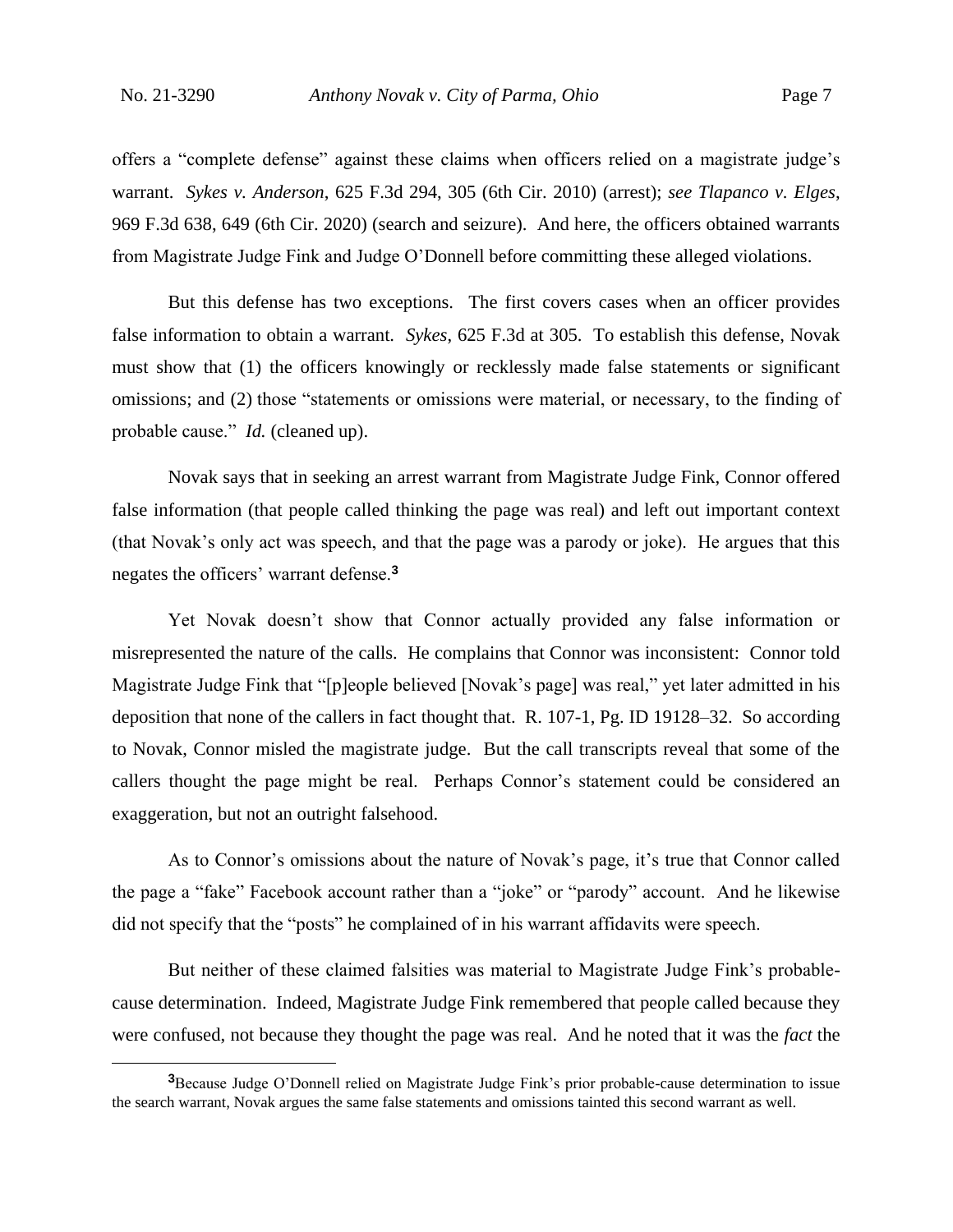calls occurred at all—rather than their content—that grounded his disruption analysis. Further, Connor's portrayals of Novak's Facebook page as "fake" rather than "parody" and "posts" rather than "speech" were just that—portrayals. It wasn't Connor's job to supply the law, it was his responsibility to supply the facts. And as Magistrate Judge Fink explained, he would have made the same decision even if he had read the entire Facebook page himself. So Novak can't show that these statements were material to the magistrate judge's probable-cause determination. This exception to the warrant defense does not apply.

Nor does the second exception. That one applies if "the warrant is so lacking in indicia of probable cause, that official belief in the existence of probable cause is unreasonable." *Yancey v. Carroll County*, 876 F.2d 1238, 1243 (6th Cir. 1989). But as discussed above, the question of probable cause is a close one. So even if the warrants were not supported by probable cause, reliance on them was far from unreasonable. Thus, the officers are entitled to a "complete defense" on these claims. *Sykes*, 625 F.3d at 305.

*Malicious Prosecution.* Novak also alleges malicious prosecution under section 1983. To prevail, Novak must first show that the officers participated in or influenced the decision to criminally prosecute him. *Id.* at 308. And because we construe participation in light of traditional "tort causation principles," the officers must have done more than passively cooperate. *Id.* at 308 n.5. Instead, Novak must show that the officers aided in the decision to prosecute. *Id.*

They did not. A prosecutor's independent charging decision typically breaks the causal chain for malicious-prosecution purposes. *Id.* at 316. The only exception is when an officer could "reasonably foresee that his misconduct"—read, false statements—would result in an independent decision to prosecute the plaintiff. *Id.* (citation omitted).Here, the prosecutor independently decided to charge Novak. He reviewed the content of Novak's Facebook page along with the police report, heard from Connor that the police had received a handful of calls about the page, and determined that the page was not protected speech. And Novak does not argue on appeal that the police report included any false statements. Nor does he contend that the prosecutor relied on false statements from Connor in deciding to prosecute him. So there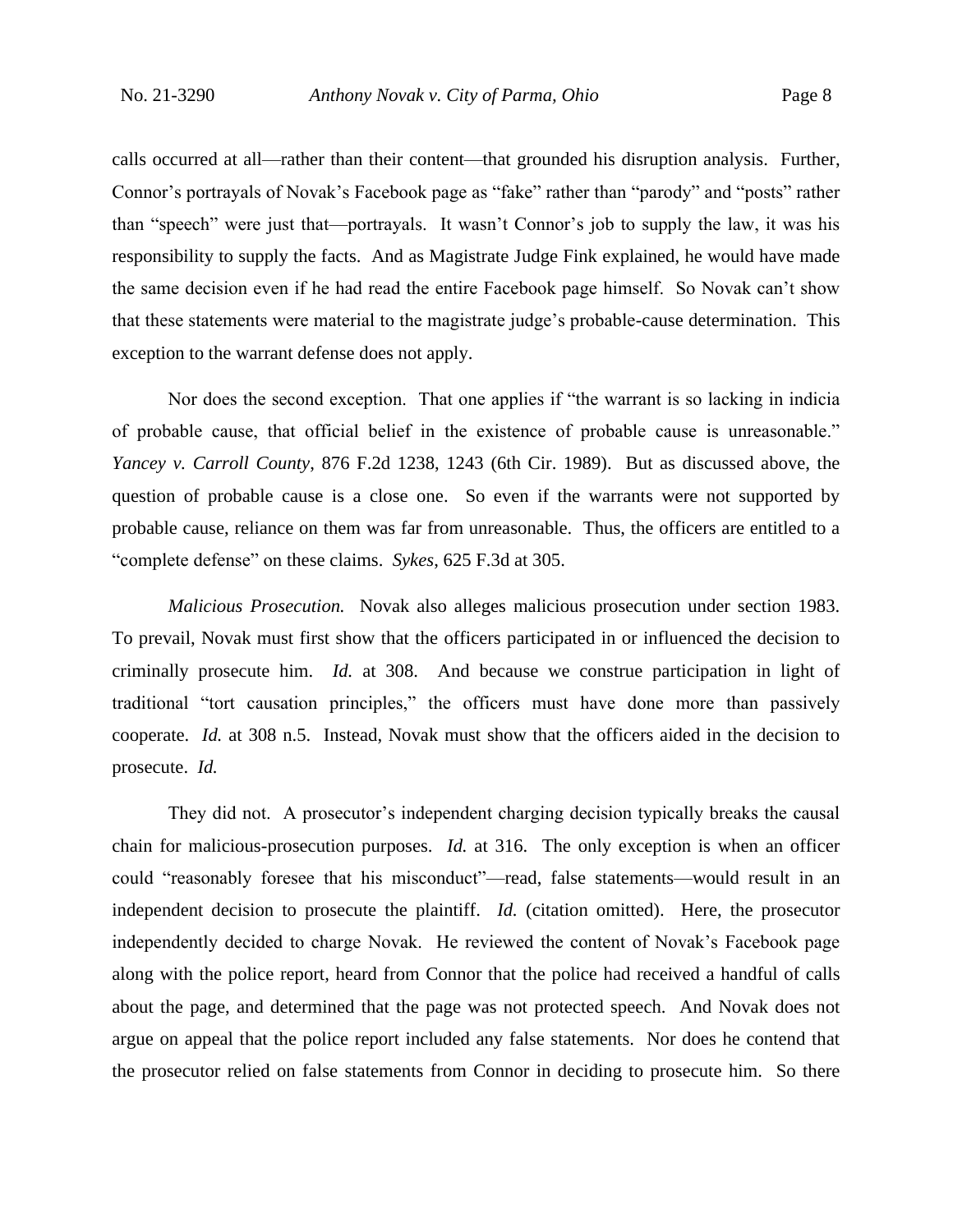was no misconduct at play here to maintain the causal chain through the prosecutor's independent decision to bring a case against Novak.<sup>4</sup>

A plaintiff can also show that an officer "participated" by alleging that an officer deliberately or recklessly gave false testimony at trial. *Johnson v. Moseley*, 790 F.3d 649, 655 (6th Cir. 2015). Novak says that happened here—he alleges that Connor lied to the jurors by telling them Novak's Facebook page interrupted his work on another case. Specifically, he told them he had to postpone a DNA swab and missed a pretrial conference.

But Novak does not support this allegation. Instead, he merely points out that the DNA swab's and pretrial conference's original dates aren't marked in Connor's log, and asserts that they were scheduled for a different day—thus implying that Connor lied that he had other obligations the day he worked on Novak's case. Not quite a smoking gun. And more importantly, not enough to support anything beyond "negligence or innocent mistake," even assuming Connor got the dates wrong at all. *Id.* (quoting *Robertson v. Lucas*, 753 F.3d 606, 617 n.7 (6th Cir. 2014)). The district court properly granted summary judgment for the officers on Novak's malicious-prosecution claim.

#### 3. Prior Restraint

Novak next argues that the officers violated the First Amendment by imposing prior restraints on his speech. A prior restraint is an administrative or judicial order that forbids certain speech *ahead of* when that speech is planned to take place. *Alexander v. United States*, 509 U.S. 544, 550 (1993). It may also include threats of prosecution or an "order to a private party to take a specific action" when an officer acts with government authority. *Novak*, 932 F.3d at 433. Because the right to speak without censorship lies at the core of the First Amendment, prior restraints face a "heavy presumption against" validity. *Bantam Books, Inc. v. Sullivan*, 372 U.S. 58, 70 (1963).

**<sup>4</sup>**Malicious-prosecution claims also require three other elements, one of which is the absence of probable cause. *Thompson v. Clark*, 142 S. Ct. 1332, 1337–38 (2022); *Sykes*, 625 F.3d at 308–09. Because we resolve Novak's claim on the first element, we need not discuss the rest here.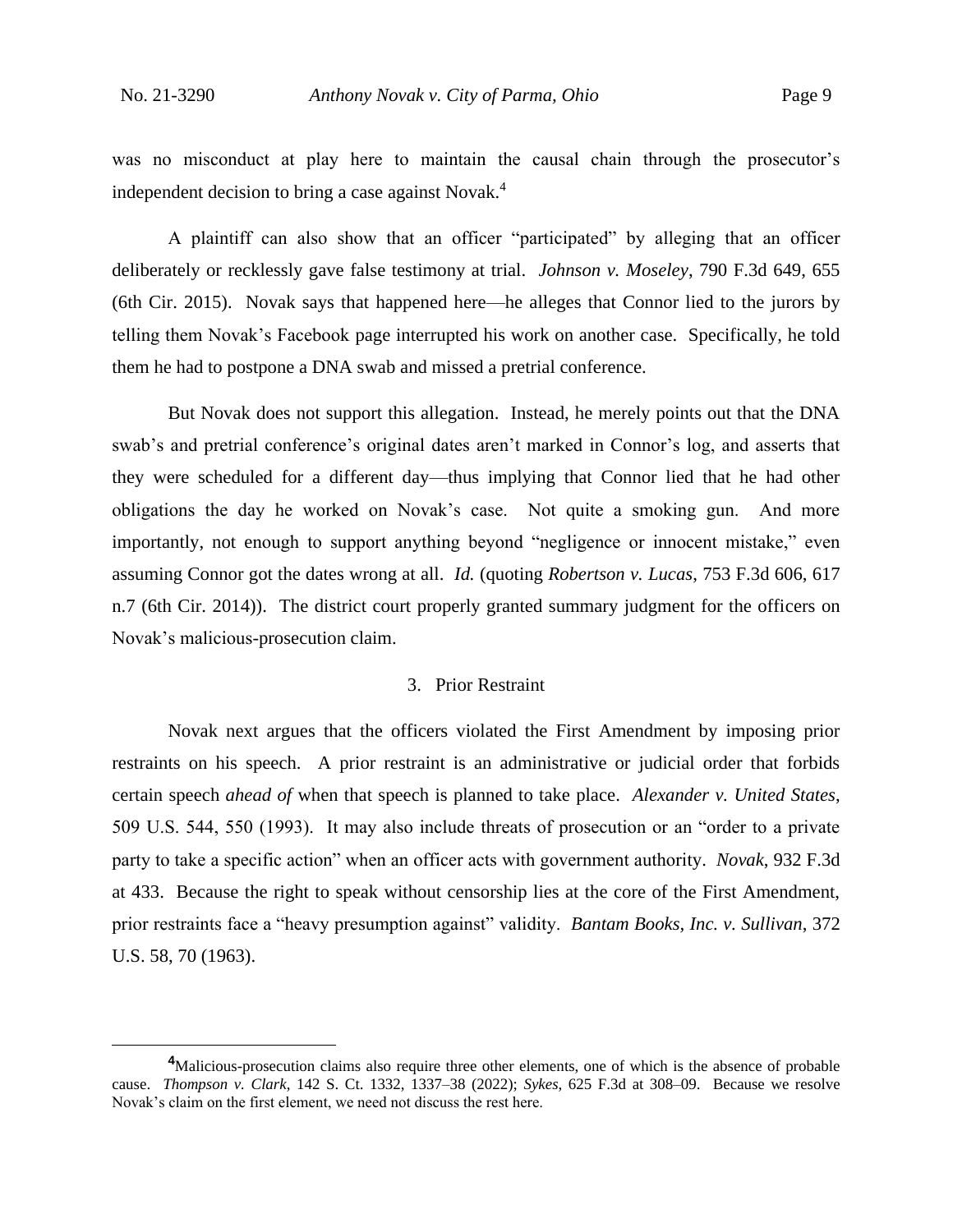Novak claims that three actions constitute unlawful prior restraints: (1) Riley's television interview announcing the investigation of Novak's page; (2) the seizure of his phone and laptop; and (3) Connor's letter to Facebook. But none of these acts meets the definition of a prior restraint.**<sup>5</sup>**

First, Riley's interview. Novak claims that Lieutenant Riley "publicly threatened to criminally prosecute" the Facebook page's author. Appellant's Br. 47. And he's right that "the threat of invoking legal sanctions" may be an unlawful prior restraint. *See Bantam Books*, 372 U.S. at 67. But Novak provides no facts to support his claim. While he references a television interview and a press release, he does not point to any record evidence of a threat. By contrast, the officers point out that while Riley did announce a criminal investigation into the page, the interview's focus was to "warn the public" that the page was fake and "to stop any continued interruption at the communication center." R. 95-1, Pg. ID 5508. Indeed, even Novak admitted in his deposition that Riley didn't threaten criminal prosecution in his interview. So Novak has presented no dispute of fact as to whether there was even a threat.

Second, the seizure. On this front, Novak argues that the officers "effected a classic prior restraint" by "block[ing] virtually all channels of communication that would otherwise have been available to Novak." Appellant's Br. 48. In support of this argument, he cites the Supreme Court's decision in *City of Ladue v. Gilleo*, 512 U.S. 43 (1994). In *Gilleo*, the Court expressed skepticism of laws that "foreclose an entire medium of expression" like picketing, distributing pamphlets, or displaying residential signs. *Id.* at 55–56. But the opinion did not classify such restrictions as prior restraints. And more importantly, it's irrelevant here. Seizing Novak's phone and laptop did not block all channels of communication. Indeed, the seizure didn't even block him from using Facebook. Novak remained free to borrow friends' electronics or to use a library computer if he wished to continue his social-media antics. So taking his phone and laptop imposed no prior restraint on Novak's speech.

**<sup>5</sup>**Novak argues that the goal of these actions was as much to prevent future speech as to punish past speech. That may be true, but the problem for him is that the officers' actions don't amount to a prior restraint. So even if they were entirely aimed at censoring the content of future posts on the page, his claim can't succeed.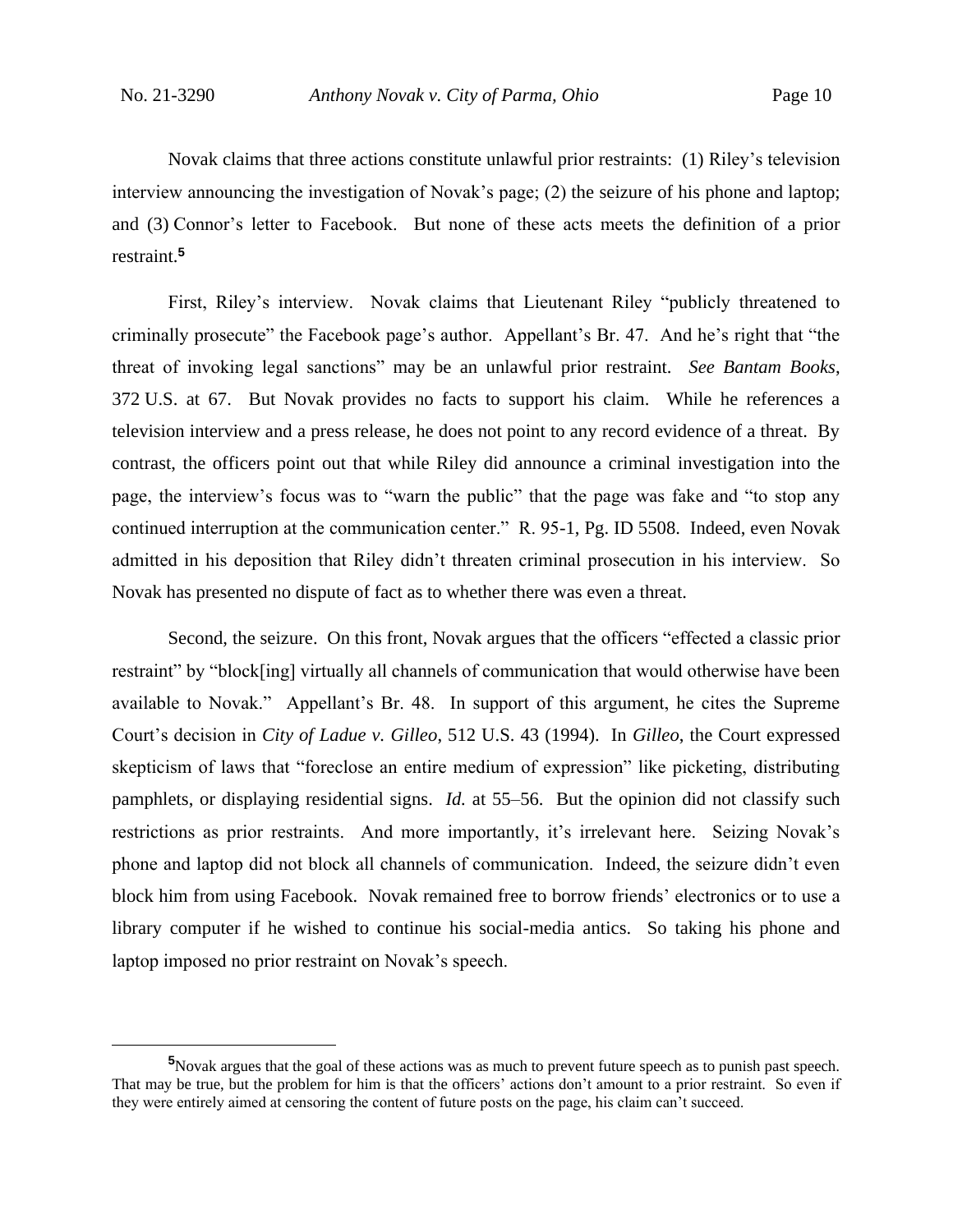Last, Detective Connor's letter to Facebook. In this letter—sent soon after the Parma Police Department discovered Novak's page—Connor asked Facebook to retain records related to the page in anticipation of a search warrant. Connor then wrote: "It is further requested that this account be taken down or suspended immediately." R. 98-5, Pg. ID 6413. That's all. No demand; no threat. Indeed, Connor himself testified that he didn't have "any expectation" whether Facebook would comply with his request. R. 107-1, Pg. ID 19171. So the letter was a far cry from an "order" under our prior-restraint doctrine; it was a mere request. *See Novak*, 932 F.3d at 433. What's more, by the time Facebook got around to considering the request, Novak had deleted the page himself. The letter thus failed to have any effect at all on Novak's ability to speak, since he removed the page of his own accord.

So Novak's prior-restraint claim against Lieutenant Riley and Detective Connor fails as well.

#### B. Municipal Liability

But Novak didn't just sue the officers. He also sued the City of Parma under a theory of municipal liability. To show that Parma is liable under section 1983, Novak can't just show he suffered a constitutional injury inflicted solely by a City employee. Instead, he must show both that he suffered an injury *and* that the alleged violation was caused by the City's policy or custom. *Monell v. Dep't of Soc. Servs.*, 436 U.S. 658, 694 (1978). There are four avenues to make such a claim: official policy or legislation; action authorized by a designated decisionmaker; failure to train or supervise employees; or a custom of acquiescence in rights violations. *Jackson v. City of Cleveland*, 925 F.3d 793, 828 (6th Cir. 2019). Novak pursues all but the official-policy path. But even assuming Novak suffered a constitutional violation (no small assumption, as discussed above), none of his arguments is persuasive.

*Authorized Action.* Municipal liability attaches to actions taken by a city's authorized policymakers only when those actions set official municipal policy. *See Pembaur v. City of Cincinnati*, 475 U.S. 469, 477, 481–83 (1986). And as with any municipal-liability claim, that policy must have caused the plaintiff's alleged injury. *Monell*, 436 U.S. at 691.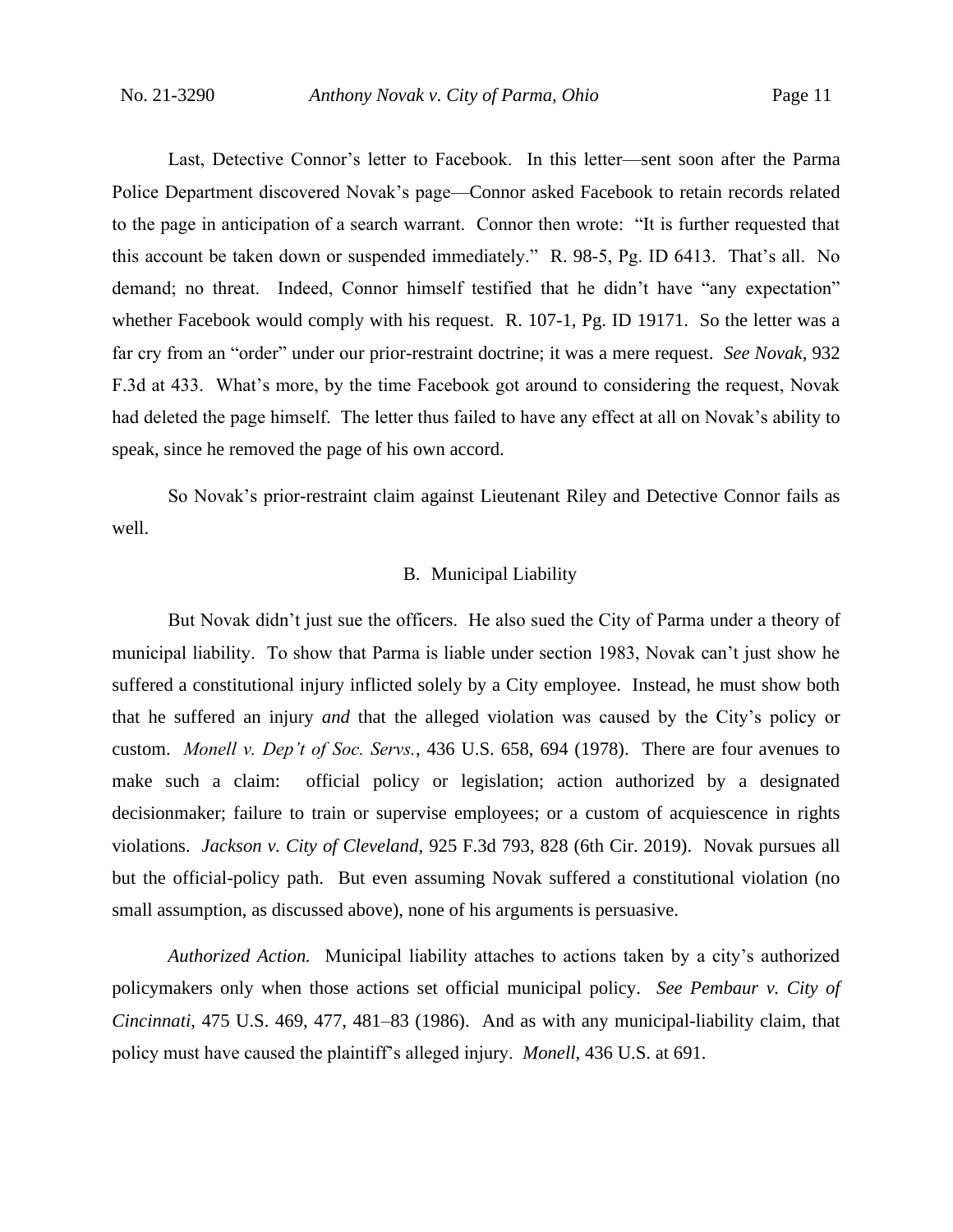Novak argues that Parma's Law Director, Timothy Dobeck, set the City's official policy when he determined that Riley and Connor had probable cause to continue investigating Novak. And he contends that because Dobeck had the final say over the City's legal opinions, his advice to the officers set Parma's policy on the matter. *See Bible Believers v. Wayne County*, 805 F.3d 228, 260 (6th Cir. 2015) (en banc). But by Novak's lights, every city prosecutor would "set policy" for the municipality several times a day, every time he assessed probable cause. And that cannot be the case.

This argument also overstates Dobeck's role in both municipal decisionmaking and Novak's alleged violations. The Supreme Court in *Pembaur* was careful to distinguish mere "advice" from "orders." 475 U.S. at 484–85. And here, neither Dobeck nor the officers considered his probable-cause determination an order to keep investigating Novak. *Cf. id.* at 485 (declining to "disingenuously label[] the Prosecutor's clear command mere 'legal advice'"). Yet even if Dobeck had made the final municipal determination that the officers had probable cause to arrest Novak, the judges' independent determinations eliminate the causal connection. *Id.* at 484 (noting that a prosecutor's command that officers forcibly enter "directly caused the violation of petitioner's Fourth Amendment rights"). For both of these reasons, Novak's authorized-action theory fails.**<sup>6</sup>**

*Failure to Train.* A municipality may be liable for failing to train its police officers only if (1) the officers' training "is inadequate to the tasks that the officers must perform"; (2) this inadequacy stems from the municipality's "deliberate indifference" to the constitutional rights at issue; and (3) the inadequacy "actually caused," or "closely relate[s] to," the claimed violation. *Roell v. Hamilton County*, 870 F.3d 471, 487 (6th Cir. 2017) (cleaned up). Here, Novak claims that Parma should have trained its officers "that pure speech is not a crime" save for a few exceptions. Appellant's Br. 59.

Novak's claim can survive summary judgment if he points to evidence that Parma "fail[ed] to provide *any* training on key duties with direct impact" on free-speech issues.

**<sup>6</sup>**Below, Novak also argued that the officers were considered policymakers under this theory of municipal liability. But as he makes no such argument on appeal, he has abandoned it. *See Boyd v. Ford Motor Co.*, 948 F.2d 283, 284 (6th Cir. 1991).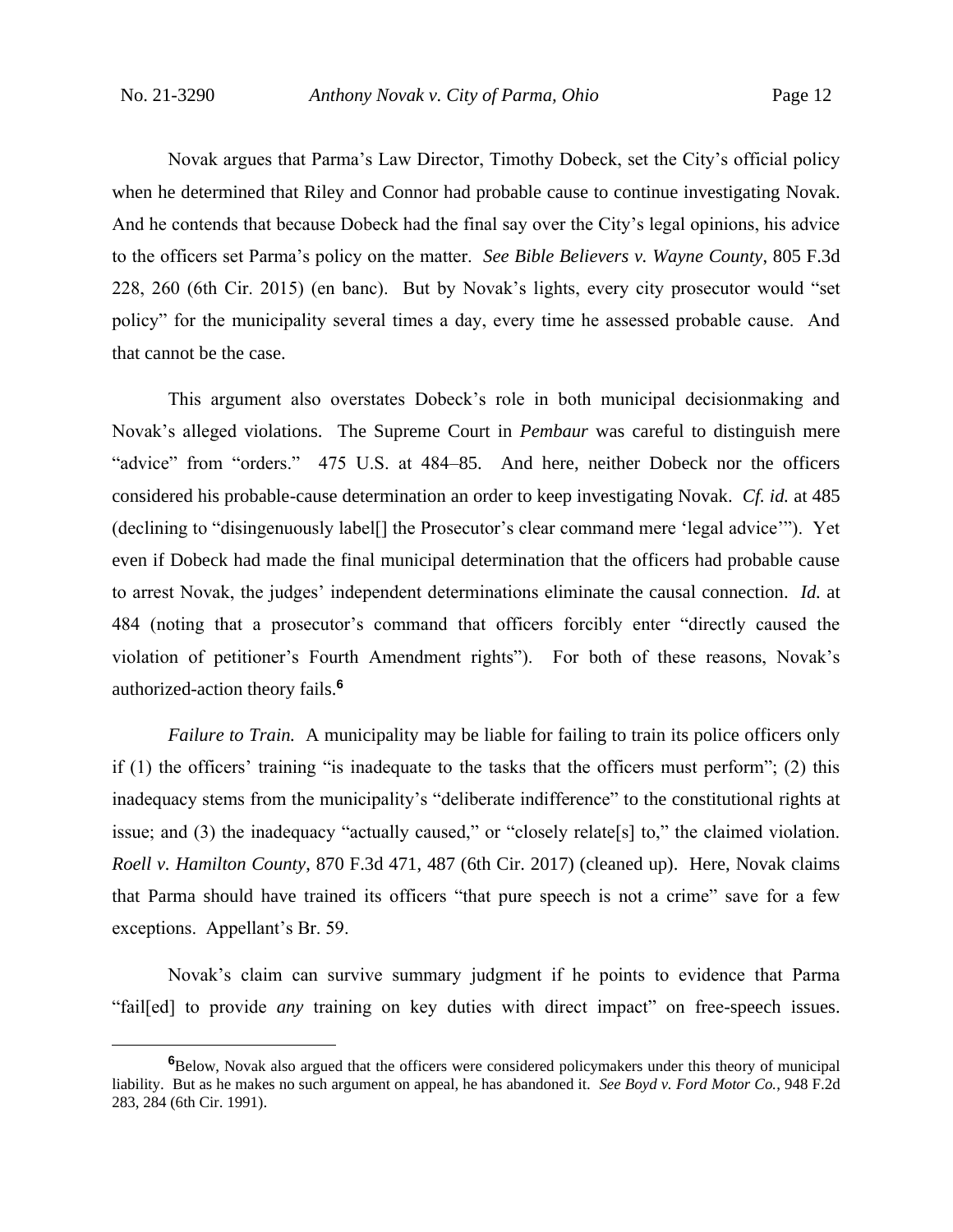*Gregory v. City of Louisville*, 444 F.3d 725, 754 (6th Cir. 2006). He says that's the case because Parma officers' only First Amendment training covered protests. There was no discussion of the complexities of parody or other forms of protected speech. What Novak fails to appreciate is that the intricacies of parody are not part of the officers' "key duties" the way protest management is. So there was no duty to further train them here.

What's more, Novak cannot show that deficiencies in training caused the alleged constitutional violations. Indeed, the officers were trained to contact the Law Department (namely, Dobeck) when difficult questions arose. That's just what they did: Riley and Connor looked to Dobeck for advice before pursuing a case. Once he assured them of probable cause, they obtained independent warrants for Novak's arrest and the search of his apartment from two different judges. As the district court pointed out, it strains belief to think an introductory primer on the First Amendment would have led the officers to a different conclusion than three trained lawyers. So Novak can't show that any failure to train actually caused or closely relates to his objections.

*Custom.* Finally, Novak contends that Parma had an established custom and pattern of "indifference to protected speech in criminal investigations." Appellant's Br. 57. And he runs through a list of cases where Parma had to reverse course over protected-speech claims. But he does not explain how this list of cases could form a "clear and persistent pattern" so strong that it resembles official policy condoned by the City. *Thomas v. City of Chattanooga*, 398 F.3d 426, 432 (6th Cir. 2005). Perhaps unsurprising, since it's a "heavy burden" to show municipal liability based on custom. *Id.* at 433. Novak doesn't even suggest (as he must) that this pattern resulted from a deliberate choice "from among various alternatives" that amounts to an unwritten "legal institution." *Doe v. Claiborne County ex rel. Claiborne Cnty. Bd. of Educ.*, 103 F.3d 495, 507–08 (6th Cir. 1996) (cleaned up). Nor does he explain how that *policy*—despite independent warrants from Magistrate Judge Fink and Judge O'Donnell—caused a constitutional violation. *See Thomas*, 398 F.3d at 429 (quoting *Doe*, 103 F.3d at 508).He simply argues that "Parma should have known better." Appellant's Br. 58. This is not enough to support a finding of municipal liability, so we affirm.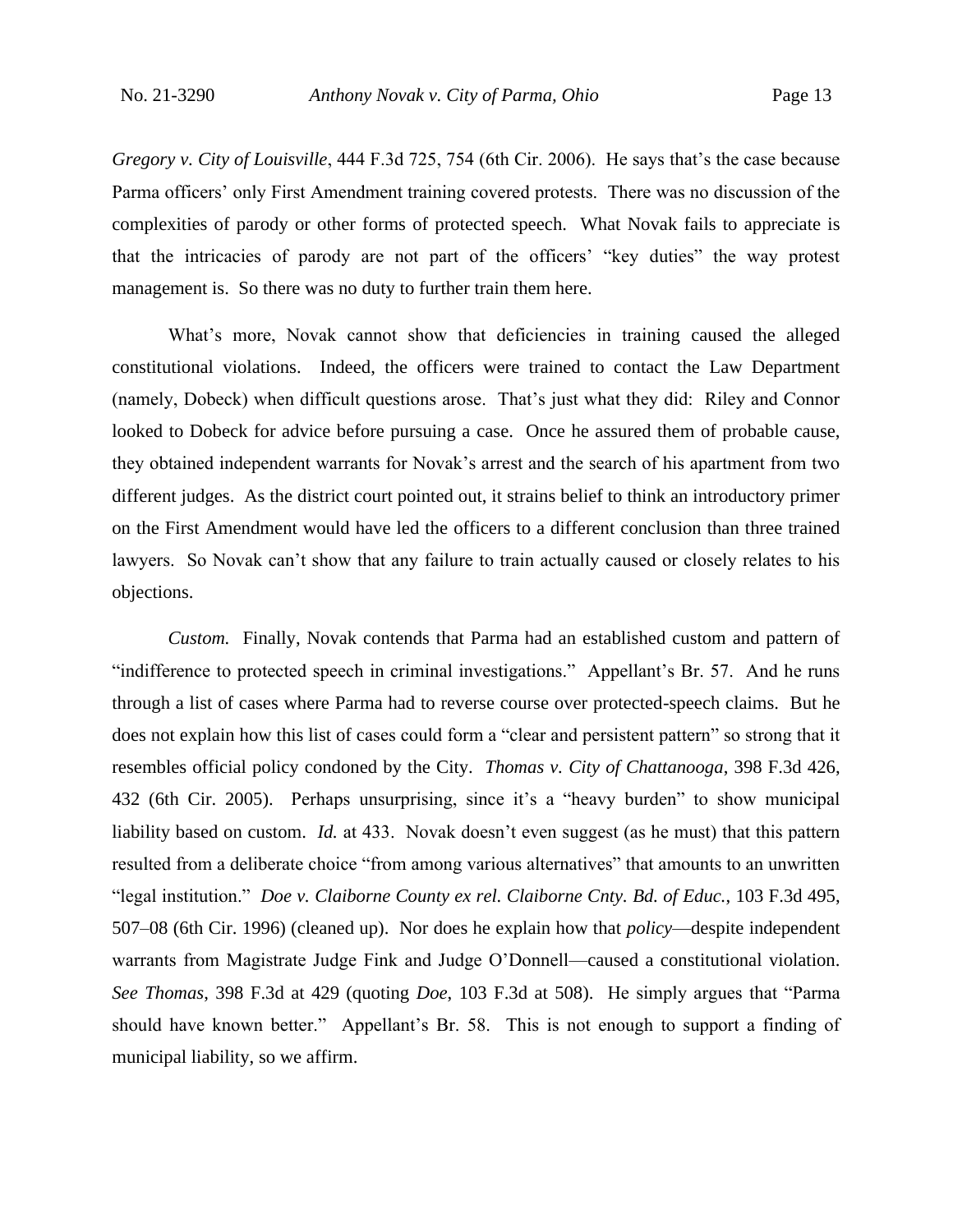#### C. State-Law Claims

Novak brings a jumble of state-law claims against the defendants as well. But Ohio law provides the officers statutory immunity so long as they didn't act "with malicious purpose, in bad faith, or in a wanton or reckless manner." Ohio Rev. Code  $\S 2744.03(A)(6)(b)$ . To find this exception applicable, Ohio courts have looked for "intent to harm," "a complete lack of care," or "an intentional deviation from a definite rule of conduct." *Henderson v. City of Euclid*, No. 101149, 2015 WL 114601, at \*11 (Ohio Ct. App. Jan. 8, 2015). And here, the burden lies with Novak to identify specific facts that undermine the officers' immunity. *See Szefcyk v. Kucirek*, No. 15CA010742, 2016 WL 228601, at \*3 (Ohio Ct. App. Jan. 19, 2016).

Novak has not done so. He argues the officers are liable since they acted with "a malicious state of mind." Appellant's Br. 62. Ohio law defines that concept as a "willful and intentional design to do injury, or the intention or desire to harm another, usually seriously, through unlawful or unjustified conduct." *Schoenfield v. Navarre*, 843 N.E.2d 234, 239 (Ohio Ct. App. 2005) (cleaned up). As we have discussed at length above, the officers' conduct may have been lawful and justified by probable cause. But even if it wasn't, the officers' mistaken understanding of First Amendment law is far from intentional harm.

Novak identifies several pieces of evidence that he argues show the officers acted with malice. He points out that Connor said he "didn't care about Novak's First Amendment rights" and argues that Connor lied to Magistrate Judge Fink, to the grand jury, and at trial. R. 123, Pg. ID 24409. We examine each of these in turn.

In context, Connor's deposition testimony specified that he wasn't focused on First Amendment concerns because it "wasn't the focus of [his] investigation." R. 107-1, Pg. ID 19148. But failure to spot the issue doesn't offer evidence for a jury to conclude that Connor acted with a "desire to harm" Novak, as required to show malicious intent. *Schoenfield*, 843 N.E.2d at 239 (citation omitted). At most, it shows negligence.

Novak next says Connor misled Magistrate Judge Fink to obtain a warrant for his arrest. The purported lies? That callers believed the page was real, and that Connor didn't specify the posts were speech and the page was a parody. But as discussed above, none of these statements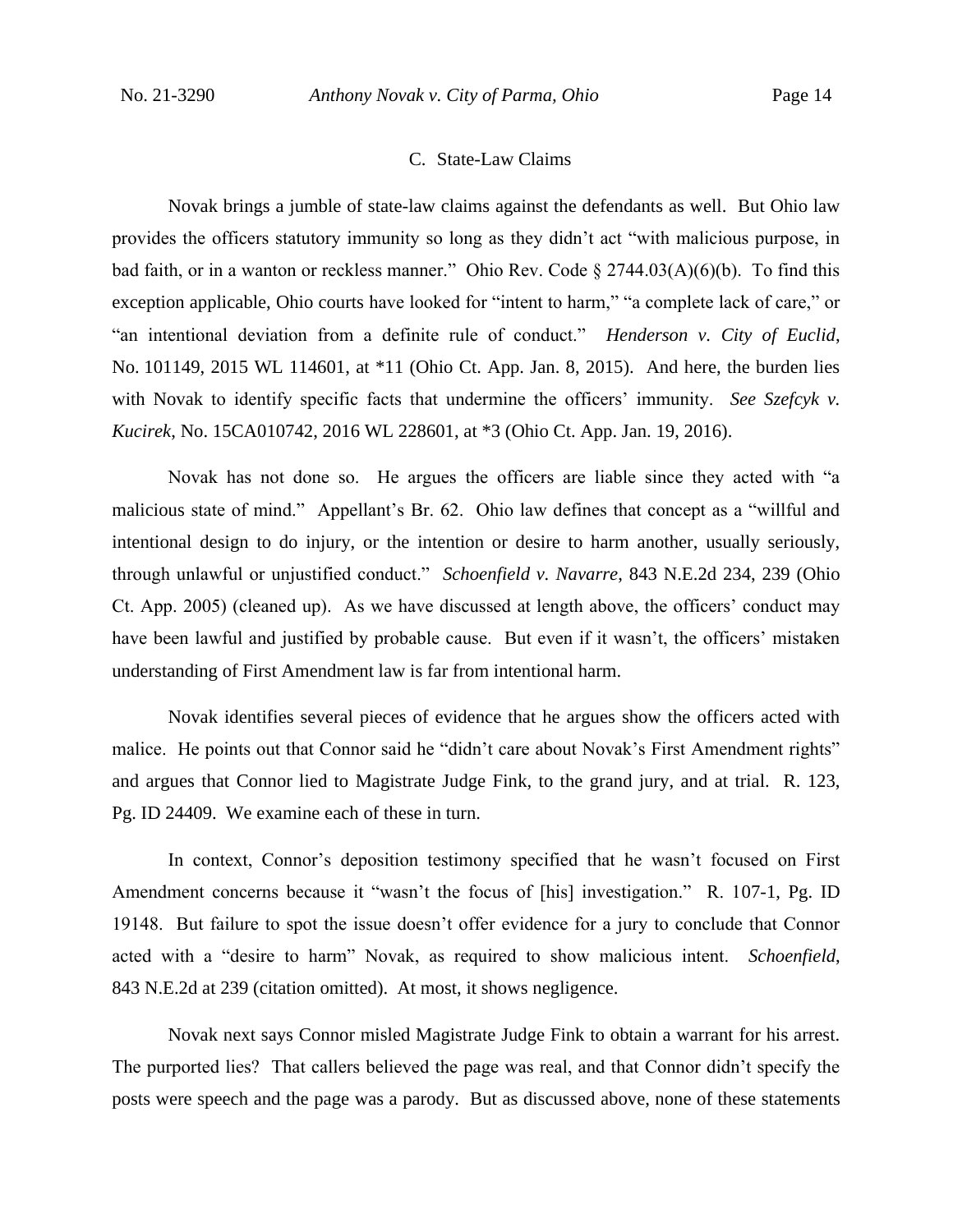misrepresented the facts in this case. The call transcripts support Connor's assertion that some people thought the page might be real. And describing the facts as "posts" on a "fake" page rather than "speech" on a "parody" page was merely his portrayal. It cannot support a finding of malice.

According to Novak, Connor's grand-jury testimony also evinces his malicious intent. Connor testified before the grand jury that Lieutenant Riley told him about Novak's Facebook page and said that "now the police department including the 911 call center and city hall were getting inundated with phone calls" about the account. R. 86-1, Pg. ID 4431. Connor also testified that he had listened to the calls to "the 911 dispatch center," and he found that "people honest to God believed" that the Department had published the posts and that "this was real information." *Id.* at 4432.

Novak takes issue with these statements because, according to him, the call center was hardly "inundated" by the few calls it received about the page. And he says it was misleading to say the calls came to the 911 dispatch center when no one actually called 911. But that cherrypicks Connor's testimony. Immediately after saying that Riley told him the call center was "inundated," Connor specified that there were just 11 calls. *Id.* at 4431–32. And though it was the non-emergency dispatch line, not 911, that received phone calls about the page, Connor simply noted that the calls had come in to the "911 dispatch center"—he didn't say people had called 911. This was entirely accurate, since both 911 calls and non-emergency calls go to the same dispatch center.

Novak's last objection is about the nature of the calls. He argues that Connor misrepresented their content by saying that callers "honest to God believed" the page was real. *Id.* at 4432. But this is closer to mischaracterization than misrepresentation. The transcripts show that most callers were confused, wondering whether the real page had been hacked and asking the dispatcher to confirm the Department hadn't posted the things they'd seen. Certainly, it was a stretch for Connor to say people thought the *content* of Novak's posts was real. But without more, these inconsistencies can't support a jury finding that Connor intended to harm Novak.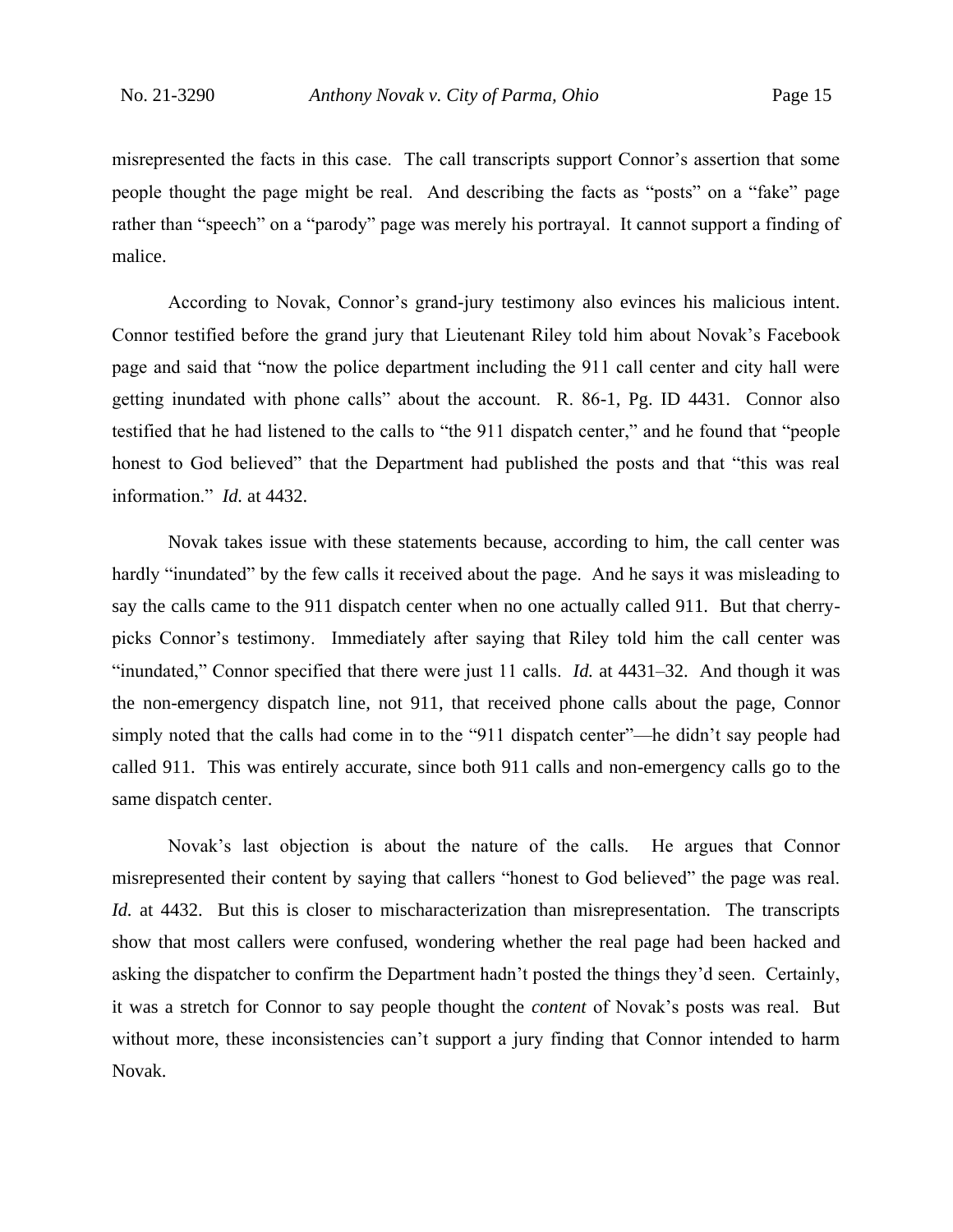Connor's trial testimony is no more help. As discussed above, Novak has not shown that Connor was anything but truthful, or at most negligent, in discussing his scheduling conflicts on another case (the DNA swab and pretrial conference). So this final piece of evidence does little for Novak in his quest to show malice.

Thus, Novak's state-law claims likewise fail.

#### D. Miscellaneous Claims

*Privacy Protection Act.* Throughout this litigation, Novak has maintained a claim under the Privacy Protection Act, which bars certain searches and seizures of work-product materials. *See* 42 U.S.C. § 2000aa(a). But on this appeal, Novak fails to develop any argument suggesting we should reverse the district court's grant of summary judgment to the defendants. So he has forfeited this claim. *See Williamson v. Recovery Ltd. P'ship*, 731 F.3d 608, 621 (6th Cir. 2013) ("Issues adverted to in a perfunctory manner, without some effort to develop an argument, are deemed forfeited.").

*Conspiracy.* Novak also began his suit alleging Riley, Connor, and an unnamed individual conspired to violate his rights. In our prior appeal, we noted that Novak would need to provide more facts to maintain his conspiracy argument. *Novak*, 932 F.3d at 436–37. As the district court found below, Novak failed to do so. And he makes no mention of the claim on appeal. So we affirm the district court. *See Boyd v. Ford Motor Co.*, 948 F.2d 283, 284 (6th Cir. 1991).

\* \* \*

Little did Anthony Novak know when he launched "The City of Parma Police Department" page that he'd wind up a defendant in court. So too for the officers who arrested him. At the end of the day, neither got all they wanted—Novak won't be punished for his alleged crime, and the defendants are entitled to summary judgment on Novak's civil claims.

But granting the officers qualified immunity does not mean their actions were justified or should be condoned. Indeed, it is cases like these when government officials have a particular obligation to act *reasonably*. Was Novak's Facebook page worth a criminal prosecution, two